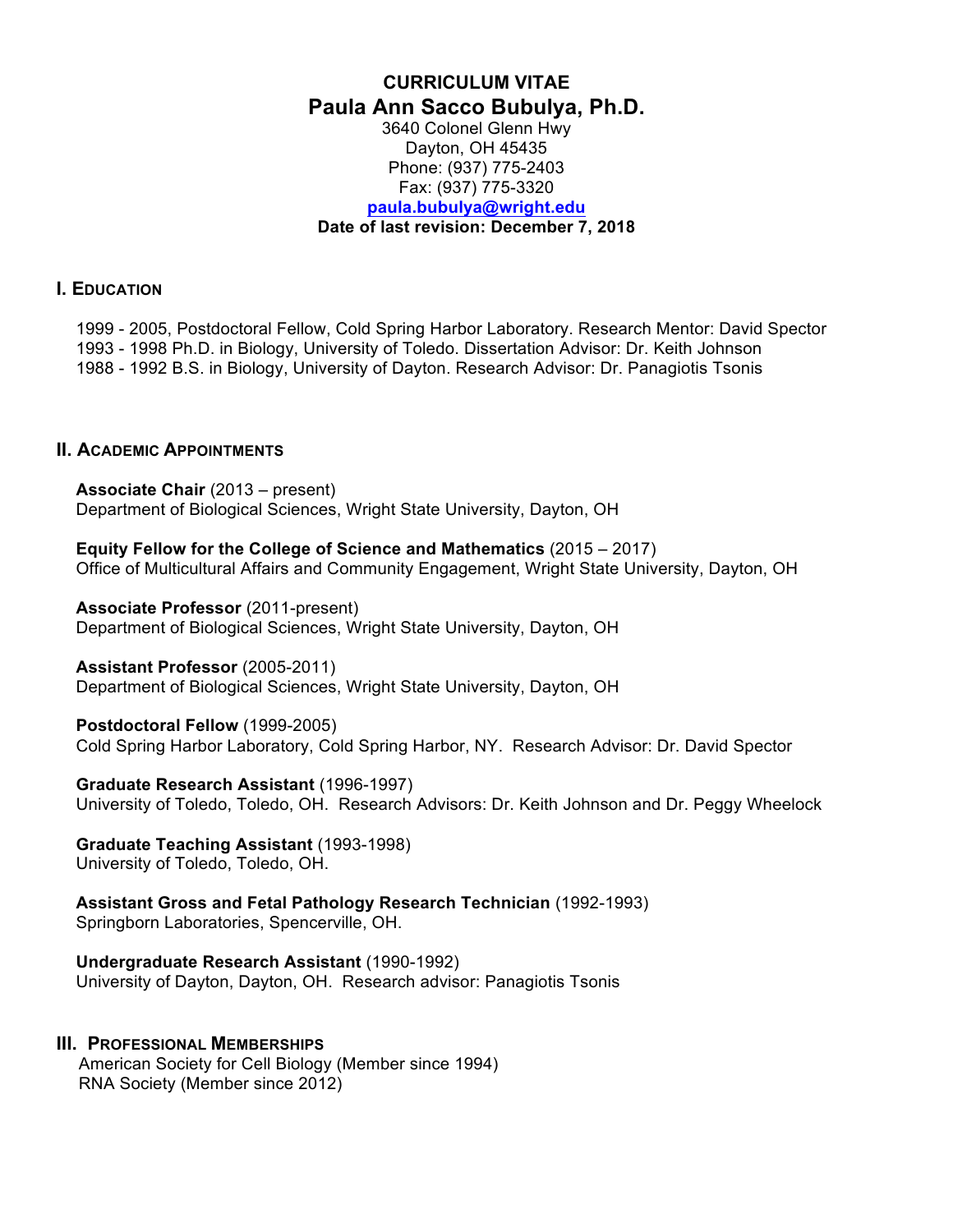# **VI. PUBLICATIONS**

- **A. Peer Reviewed Research Publications Since Joining WSU (graduate student mentees underlined)** 
	- 1. Varia, S., D. Cheedu, M. Markey, K. Torres-Shafer, V. P. Battini, A. Bubulya and **P.A. Bubulya.** 2017. Alignment of mitotic chromosomes in human cells involves SR-like splicing factors Btf and TRAP150. **Int. J. Mol. Sci.** 18, 1956; doi:10.3390/ijms18091956; PMCID: PMC5618605
	- 2. Kim, J. H., et al. 2016. De novo mutations in SON disrupt RNA splicing of genes essential for brain development and metabolism, causing an intellectual-disability syndrome. Am. J. Human Genet. 99: 711-719. PMID: 27545680; PMCID: PMC5011044
	- 3. Battini, V.P., A. Bubulya and P.A. Bubulya. 2015. Accurate splicing of HDAC6 Pre-mRNA requires SON. Int. J. Mol. Sci. 16:5886-5899. doi:10.3390/ijms16035886; PMCID: PMC4394511
	- 4. Lu, X., H.-H. Ng and P.A. Bubulya. 2014. The role of SON in splicing, development and disease. Wiley Interdisciplinary Reviews: WIREs RNA. doi: 10.1002/wrna.1235 PMCID: PMC4138235
	- 5. Lu, Xinyi, J. Göke, F. Sachs, P.-É. Jacques, H. Liang, B. Feng, G. Bourque, P.A. Bubulya and H.-H. Ng. 2013. SON connects the splicing-regulatory network with pluripotency in human embryonic stem cells. Nature Cell Biology. 15: 1141–1152. PMID: 24013217; PMCID: PMC4097007; *Comment in EMBO J. "Let's Sp(l)ice up pluripotency!" Nov 13;32(22):2903-4.*
	- 6. Varia, S., D. Potabathula, Z. Deng, A. Bubulya and P.A. Bubulya. 2013. Btf and TRAP150 have distinct roles in regulating subcellular mRNA distribution. Nucleus. 4:229-40. PMID: 23778535; PMCID: PMC3720753
	- 7. Leonard, M.K., N.T. Hill, P.A. Bubulya and M. Kadakia. 2013. The PTEN-Akt pathway impacts the integrity and composition of mitotic centrosomes. Cell Cycle. 12:1406-15. PMID: 23574721; PMCID: PMC3674068
	- 8. Sharma, A., M. Markey, K. Torres-Munoz, S. Varia, M. Kadakia, A. Bubulya and P. A. Bubulya. 2011. Son Maintains Accurate Splicing for a Subset of Human Pre-mRNAs. J. Cell Sci. 124: 4286–4298. PMID: 22193954; PMCID: PMC3258111
	- 9. Peng, H.J., K. Henkels, M. Mhankali, C. Marchal, P. Bubulya, M. Dinauer and J. Cambronero. 2011. The Dual Effect of Rac2 on Phospholipase D2 Regulation That Explains both the Onset and Termination of Chemotaxis. Mol. Cell Biol. 31:2227-40*.* PMID: 21444720; PMCID: PMC3133238
	- 10. Tripathi, V., J. Ellis, Z. Shen, D. Song, S.M. Freier, F. C. Bennett, A. Sharma, P. A. Bubulya, B. Blencowe, S. G. Prasanth, K. V. Prasanth. 2010. The nuclear retained noncoding RNA MALAT1 regulates alternative splicing by modulating SR splicing factor phosphorylation. Mol. Cell. 39:925-938. PMID: 20797886
	- 11. Chowdhury, A., G. Liu, M. Kemp, X. Chen, N. Katrangi, S. Meyers, M. Ghosh, J. Yao, Y. Gao, P. Bubulya and M. Leffak. 2010. The DNA unwinding element binding protein DUE-B interacts with Cdc45 in preinitiation complex formation. Mol. Cell Biol*.* 30:1495-1507.
	- 12. Sharma, A., H. Takata, K. Shibahara, A. Bubulya and P. A. Bubulya. 2010. Son is essential for nuclear speckle organization and cell cycle progression. Mol. Biol. Cell*.* 21:650-663. PMID: 20053686; PMCID: PMC2820428
	- 13. Takata, H., H. Nishijima, S. Ogura, T. Sakaguchi, P. A. Bubulya, T. Mochizuki and K. Shibahara. 2009. Proteome analysis of human nuclear insoluble fractions. Genes to Cells. 14:975-990. PMID: 19695025
	- 14. Su, M., K. Giang, K. Zumer, H. Jiang, I. Oven, J. L. Rinn, J. J. DeVoss, K. P. A. Johannes, W. Lu, J. Gardner, A. Chang, P. Bubulya, H. Y. Chang, B. M. Peterlin, and M. S. Anderson. 2008. Mechanisms of an autoimmunity syndrome in mice caused by a dominant mutation in Aire. J. Clin. Invest. 118:1712- 1726. PMID: 18414681; PMCID: PMC2293336

## **B. Peer Reviewed Research Publications Prior to Joining WSU**

- 15. Bubulya P. A**.,** K. V. Prasanth, T. J. Deerinck, D. Gerlich, J. Beaudouin, M. H. Ellisman, J. Ellenberg and D. L. Spector. 2004. Hypophosphorylated SR splicing factors transiently localize around active nucleolar organizing regions in telophase daughter nuclei. **J. Cell Biol.** 67:51-63. PMID: 15479736; PMCID: PMC2172523
- 16. Saitoh, N., C. S. Spahr, S. Patterson, P. Bubulya, A. F. Neuwald and D. L. Spector. 2004. Proteomic analysis of interchromatin granule clusters*.* **Mol. Biol. Cell***.* 15:3876-3890. PMID: 15169873; PMCID: PMC491843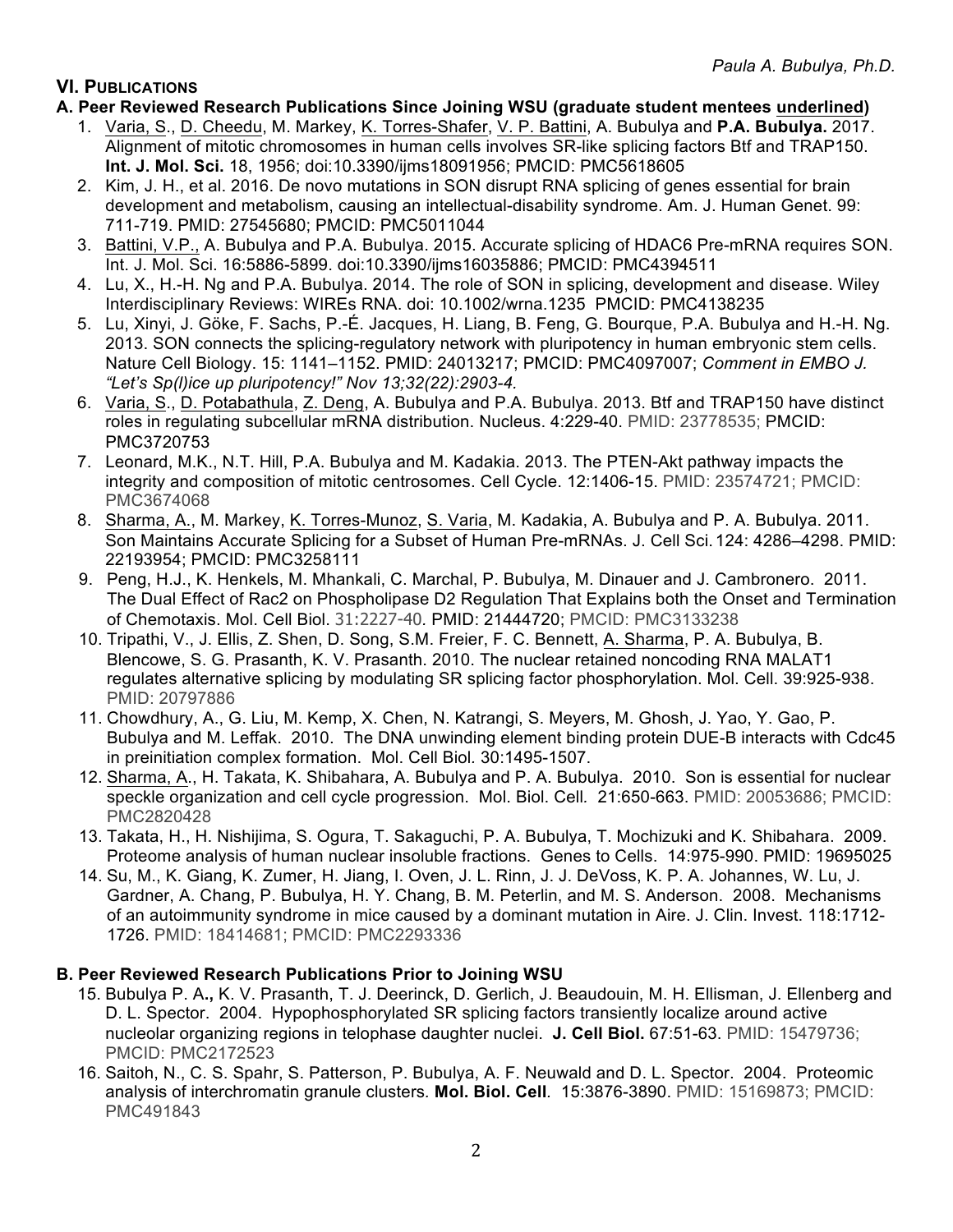- 17. Bubulya P. A. and D. L. Spector. 2004. "On the move"ments of nuclear components in living cells. **Exp. Cell Research***.* 296:4-11.
- 18. Prasanth K. V., P. A. Sacco-Bubulya, S. G. Prasanth and D. L. Spector. 2003. Sequential entry of components of the gene expression machinery into daughter nuclei. **Mol. Biol. Cell***.* 14:1043-1057. PMID: 12631722; PMCID: PMC151578
- 19. Sacco-Bubulya P. A. and D. L. Spector. 2002. Disassembly of interchromatin granule clusters alters the coordination of transcription and pre-mRNA splicing. **J. Cell Biol.** 156:425-436. PMID: 11827980; PMCID: PMC2173333
- 20. Wahl J.K., J. E. Nieset, P. A. Sacco-Bubulya, T. M. Sadler, K. R. Johnson and M. J. Wheelock. 2000. The amino- and carboxyl-terminal tails of beta-catenin reduce its affinity for desmoglein 2. **J. Cell Sci***.*  113: 1737-45. PMID: 10769205
- 21. Solomon, D., P. A. Sacco, S. G. Roy, I. Simcha, K. R. Johnson, M. J. Wheelock and Avri Ben-Ze'ev. 1997. Regulation of beta-catenin levels and localization by overexpression of plakoglobin and inhibition of the ubiquitin-proteasome system. **J. Cell Biol***.* 139:1325-1335. PMID: 9382877; PMCID: PMC2140206
- 22. Wahl, J. K., P. A. Sacco, T. M. McGranahan-Sadler, L. M. Sauppe, M. J. Wheelock, and K. R. Johnson. 1996. Plakoglobin domains that define its association with the desmosomal cadherins and the classical cadherins: identification of unique and shared domains. **J. Cell Sci***.* 109: 1143-1154. PMID: 8743961
- 23. Sacco, P. A**.,** T. M. McGranahan, M. J. Wheelock, and K. R. Johnson. 1995. Identification of plakoglobin domains required for association with N-cadherin and alpha-catenin. **J. Biol. Chem***.* 271: 20201-20205. PMID: 7650039

# **C. Book Chapters Published Since Joining WSU**

1. Bubulya A. and P. A. Bubulya. 2012. "Imaging cellular metabolism" in Paula A. Bubulya, ed., Cell Metabolism: Cell Homeostasis and Stress Response. Rijeka, Croatia: InTech. Open Access. ISBN 978- 953-307-978-3

## **D. Book Editor Invitations Since Joining WSU**

2. Paula A. Bubulya, ed., Cell Metabolism: Cell Homeostasis and Stress Response. 2012. Rijeka, Croatia: InTech. (9 chapters) Open Access. ISBN 978-953-307-978-3

## **E. Career Advice/Mentoring Columns Published Since Joining WSU**

- 1. **Newsletter of the American Society for Cell Biology,** Paula A. Bubulya and David L. Goldstein. 2013. "The Art of the Buy-In: Obtaining Incidental Support from Your Institution for Unexpected Needs and Opportunities"
- 2. **Newsletter of the American Society for Cell Biology,** Paula A. Bubulya. Sandra Schmid and Page Baluch. 2014. "I Wish I'd Read These Sooner: Career Advice Books"
- 3. **Newsletter of the American Society for Cell Biology,** Sandra K. Masur, Amelia R. Hubbard, Paula Bubulya and Debbie Salas-Lopez. 2014. "Women Helping Women Survive and Succeed: Positive Group Dynamics"

### **F. Microscopy Images Featured Since Joining WSU**

1. Cold Spring Harbor Laboratory 75<sup>th</sup> Symposium: Nuclear Organization and Function, Meeting Program Cover, 2010.

## **G. Microscopy Images Featured Prior to Joining WSU**

- 1. Dynamic Organization of Nuclear Function, Cold Spring Harbor Laboratory, Meeting Program Cover (artist's rendition of image acquired by P. Bubulya), 2004.
- 2. Lamond, A.I. and D.L. Spector. 2003. Nuclear speckles: a model for nuclear organelles. Nat. Rev. Mol Cell Biol. 4:605-612; Figure 4.
- 3. Historical Perspective: "Dynamics and Genome-Centricity of Interchromatin Domains in the Nucleus", T. Pedersen. 2002. Nature Cell Biology 4: E287-E291; Figure 1.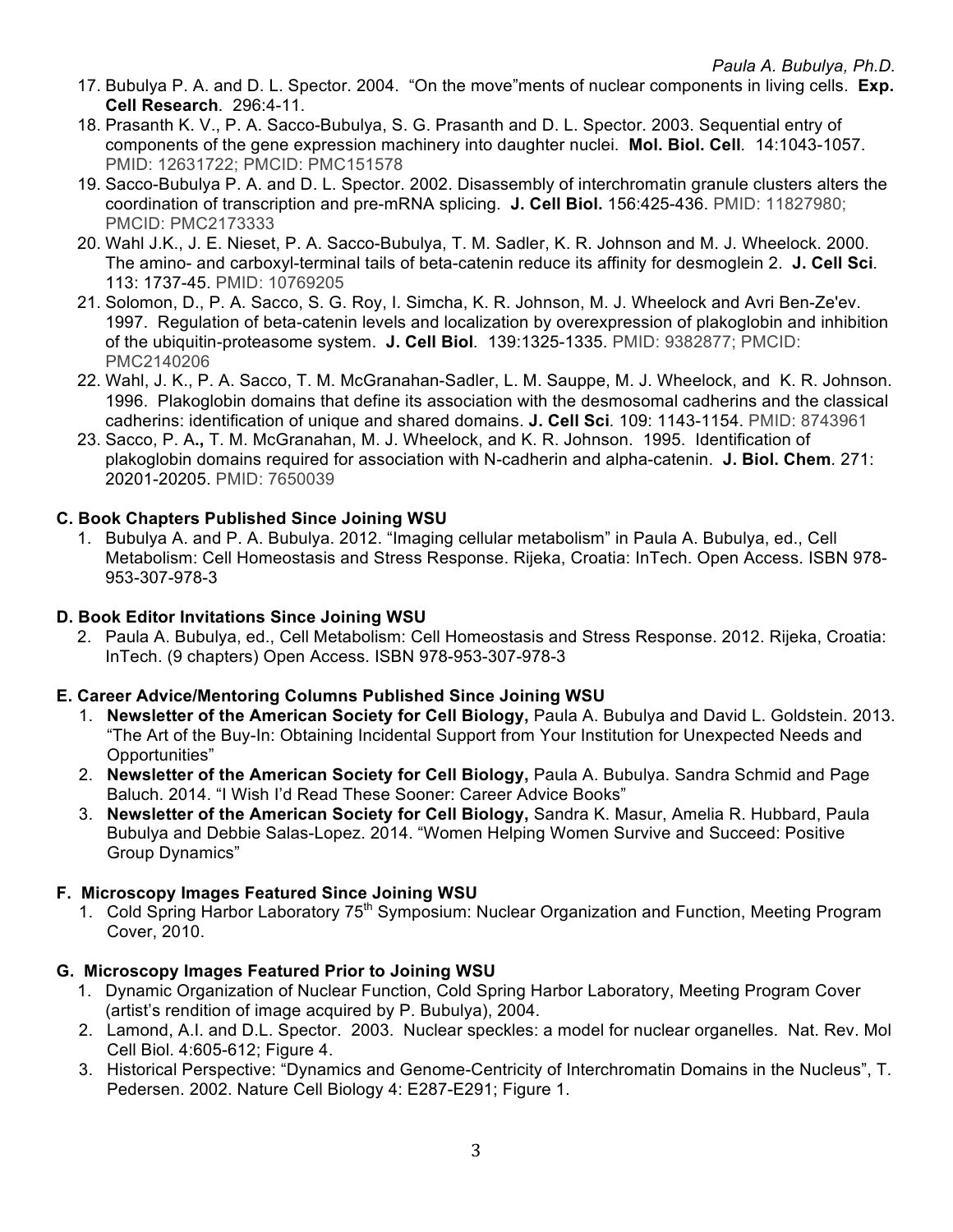- **H. News articles featuring my leadership, scholarship and service at WSU**
	- 1. **Dayton Daily News** "Wanted: Women Faculty for STEM Fields": A front page story highlighting my research and discussing how to achieve balance between having a family and a career; August 2009
	- 2. *The Equation* **WSU COSM Newsletter** "Growing the STEM Pipeline: Recruiting and Retaining Women in STEM"
	- 3. **WSU LEADER Ledger** "*Spotlight on Great Mentors: Dr. Paula A. Bubulya"*, Winter 2012
	- *4.* **WSU** *NEWS***ROOM** *"Taking the Lead"*, October 22, 2018
- **V. GRANT ACTIVITY (LISTED IN PROMOTION AND TENURE DOCUMENT ADDITIONAL SINCE TENURE) External Federal Funding** 
	- 1. **Academic Research Enhancement Award** 2R15GM-084407-03, awarded to **Bubulya, P.A.** National Institutes of General Medical Sciences, National Institutes of Health; "Pre-mRNA processing factors maintain normal mitosis"; \$377,388. Award Period: Sept 22, 2015 – August 31, 2018
	- 2. **Academic Research Enhancement Award** 2R15GM-084407-02, awarded to **Bubulya, P.A.** National Institutes of General Medical Sciences, National Institutes of Health; "Gene regulatory functions for the nuclear speckle scaffolding protein Son"; \$292,000. Award Period: July 18, 2011 – Sept 21, 2015
	- 3. **Academic Research Enhancement Award** 1R15GM-084407-01A1, awarded to **Bubulya, P.A.** National Institutes of General Medical Sciences, National Institutes of Health; "A role for Son in maintaining nuclear speckle integrity"; \$212,640. Award Period: December 1, 2008 – July 31, 2011
	- 4. **NSF MCB-1103934**; awarded to Means, J and Bubulya, P.A.; "CONFERENCE: 2011 Rustbelt RNA Meeting to be held October 21-22, 2011 in Dayton, OH "; \$12,000
	- 5. **National Research Service Award, NIGMS, Postdoctoral Fellowship, Award 1F32 GM20688-02;** awarded to Bubulya P.A.; Award period: 2000-2002

## **External Collaborative Federal Funding**

NIH RO1 08-864-30 awarded to Dr. Michael Leffak (PI) G. Liu (co-PI) and **P. A. Bubulya** (co-PI), WSU; "The role of the DNA unwinding element binding protein, DUE-B, in DNA replication"; \$294,145, May 21, 2009 - May 20, 2011

## **Internal Funding at Wright State University**

- 1. LEADER ADVANCE Faculty Equity Fellows Training Award (\$5,000), 2016
- 2. LEADER ADVANCE Mentoring Group Proposal, (co-PIs Hubbard, Bhandari, Ganapathy) \$5,000, 2013
- 3. LEADER ADVANCE Mentoring Group Proposal, (co-PIs L. Rouhana, S. Ju, Q Zhong) \$5,000, 2013
- 4. LEADER ADVANCE Mentoring Individual Proposal, \$2,000, 2013
- 5. Ohio Third Frontier, Research Initiation Award, \$24,999, 2011
- 6. Research Challenge Award, \$26,250, 2008
- 7. Women in Science Giving Circle Award for Research, \$5,000, 2008
- 8. Center for Genomics Research Award, \$21,500, 2008
- 9. Teaching Enhancement Fund Award, \$20,000, 2007
- 10. Research Initiation Award, \$10,000, 2006
- 11. New Investigator Award, \$25,000, 2006
- 12. Research Challenge Award, \$20,000, 2006

## **VI. ACADEMIC AWARDS**

- 1. The Journal of Cell Science Traveling Fellowship, 2003
- 2. Postdoctoral Traineeship in Nuclear Organization, Cold Spring Harbor Laboratory, 1999-2000
- 3. American Society for Cell Biology Predoctoral Travel Award, 1998

## **VII. PRESENTATIONS**

- **A. Invited Keynote Address**
	- 1. **Bubulya, P.A.** 2006 Annual Spring Symposium, University of Wyoming, Laramie, WY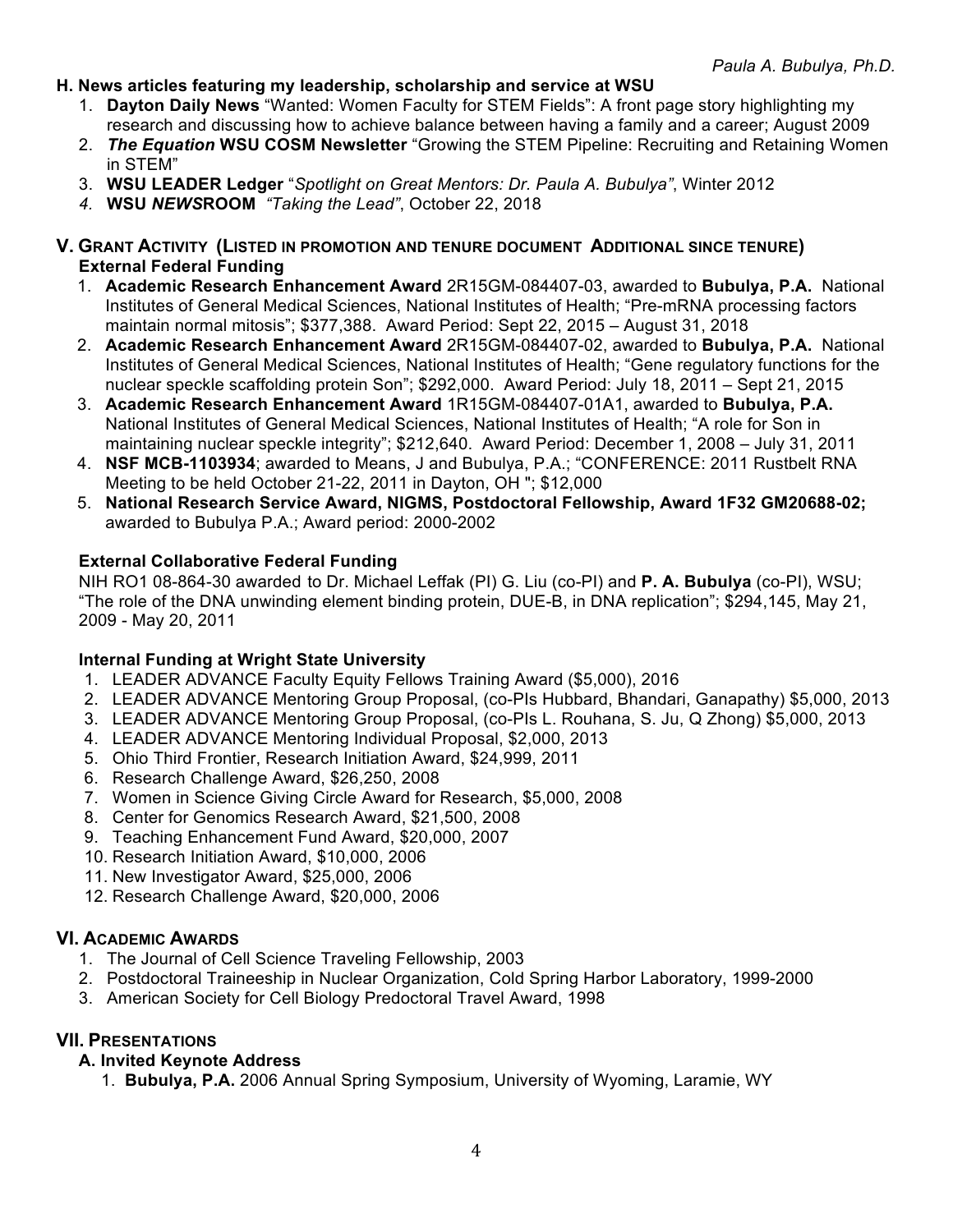## **B. Invited Research Seminars**

- 1. Bubulya, P.A. University of Rio Grande (Ohio), October 2012 "New Insights into Nuclear Organization and Gene Expression"
- 2. Bubulya, P.A. Kettering College, January 2012 "New Insights into Nuclear Organization and Splicing Regulation"
- 3. Bubulya, P.A. Rosalind Franklin University Medical School, March 2011 "New Insights into Nuclear Organization and Splicing Regulation"
- 4. **Bubulya, P.A.** Department of Biochemistry and Molecular Biology Seminar Series, Wright State University, January 2010 "Novel Functions for Nuclear Speckle Proteins in Nuclear Structure and Gene Regulation"
- 5. **Bubulya, P.A.** Department of Biology Seminar Series, University of Toledo, March 2007 "Nuclear Speckles: New Possibilities for Coordinating Pre-mRNA Transcription and Processing"
- 6. **Bubulya, P.A.** Department of Oral Biology Seminar Series, University of Nebraska Medical Center, March 2007 "Nuclear Speckles: New Possibilities for Coordinating Pre-mRNA Transcription and Processing"
- 7. **Bubulya, P.A.** Department of NCBP Seminar Series, Wright State University School of Medicine, March 2006 "Dynamics and Assembly of the Pre-mRNA Splicing Machinery in Living Cells"
- 8. **Bubulya, P.A.** Department of Biology Seminar Series, University of Dayton, January 2006 "Dynamics and Assembly of the Pre-mRNA Splicing Machinery in Living Cells"

## **C. Invited Talks at Conferences**

- 1. **Sapna Varia and P.A. Bubulya**, American Society for Cell Biology Meeting, New Orleans, LA, December 2013
- 2. **Bubulya, P.A.** American Society for Cell Biology Meeting, San Diego, CA, December 2009
- 3. **Bubulya, P.A.** Dynamic Organization of Nuclear Function Meeting, Cold Spring Harbor, NY, September 2004
- 4. **Bubulya, P.A.** Keystone Symposium on Dynamics of Cellular Organization, Taos, NM, February 2003
- 5. **Bubulya, P.A.** Eukaryotic mRNA Processing Meeting, Cold Spring Harbor, NY, August 2001
- 6. **Bubulya, P.A.** Dynamic Organization of Nuclear Function Meeting, Cold Spring Harbor, NY, September 2000

## **VIII. SERVICE**

## **A. Committee Service in Wright State University**

- 1. WSU Faculty Equity Fellows, Co-chair (2016 2017)
- 2. Research Council (2013 2015)

### **B. Committee Service in Wright State University College of Science and Mathematics**

- 1. CoSM Steering Committee (Elected Member) 2017
- 2. CoSM Safety Committee (Member); 2007
- 3. CoSM Diversity Committee (Member); 2007
- 4. 10-year review of Biological Sciences Department Chair, 2012
- 5. Women in Science Giving Circle, Grants and Scholarships Committee Chair, 2013 2014
- 6. CoSM Space Committee 2014 present

### **C. Committee Service in Wright State University Department of Biological Sciences**

- 1. Undergraduate Petitions (Member); 2016
- 2. Space Committee (Chair); 2008 present
- 3. Seminar Committee (Member); 2005 2013
- 4. Honors Program Committee (Chair); 2007 2011
- 5. Honors Program Committee (Member); 2012-present
- 6. Search Committee for Molecular Biologist faculty position (Member); 2007, 2008
- 7. Search Committee for Advisor (Member) 2013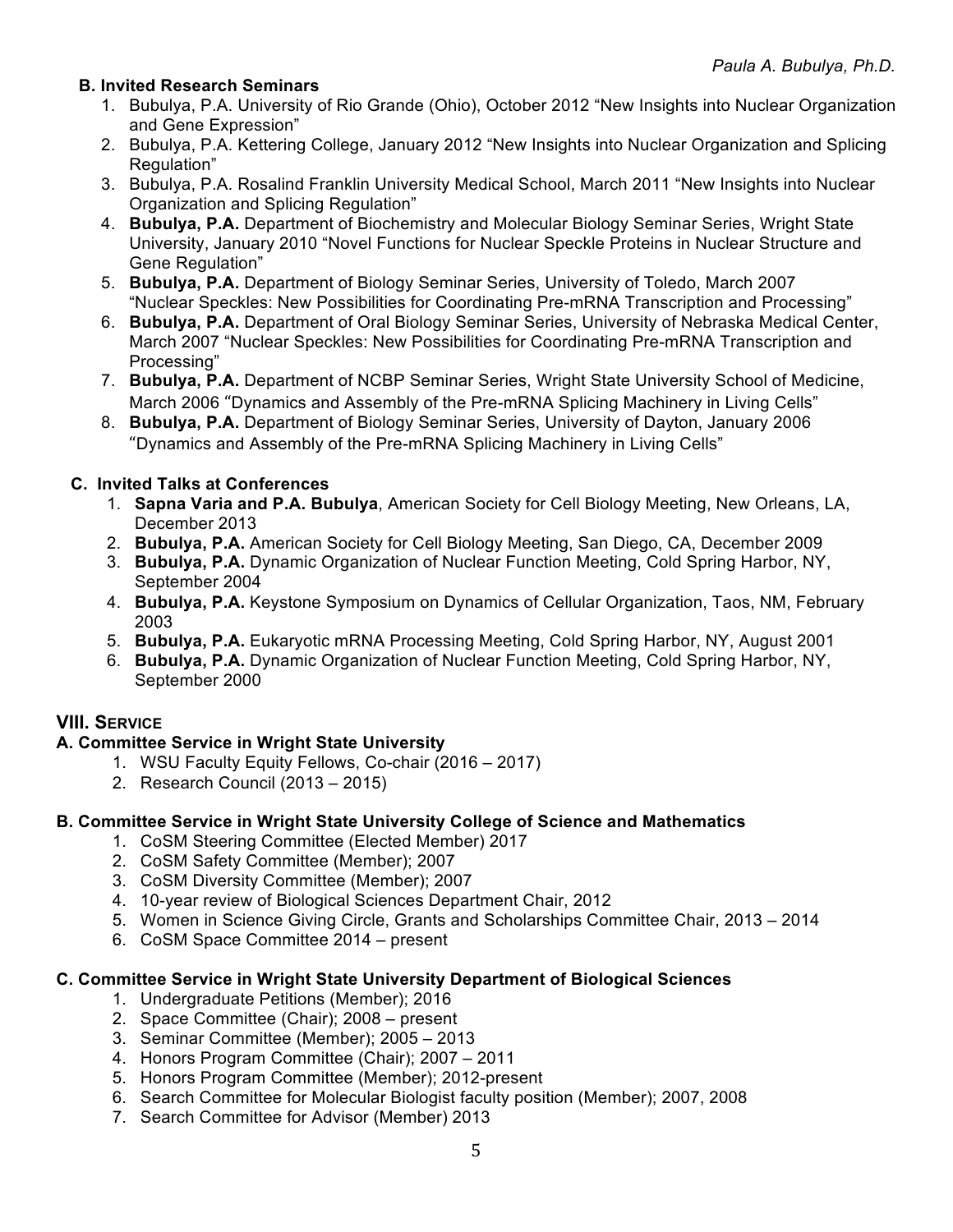- 8. Search Committee for Advisor (Member) 2014
- 9. Search Committee for Applied Physiology faculty position (Member); 2013-2014

### **D. Committee Service in Wright State University Biomedical Sciences Ph.D. Program**

- 1. BMS Program Retreat, Program Committee (Member) 2008
- 2. Academic Policies Committee (Elected Member) 2010 2012
- 3. Curriculum Committee (Elected Member) 2013 present
- 4. Grants Ad hoc Committee (Member) 2014 present

### **E. External Professional Service**

#### **1. Grant Reviewer:**

- NIH R15 Review Panel Member, June 2016
- NSF Division of Molecular and Cellular Biosciences, August 2013, Ad hoc reviewer
- NIH R15 Review Panel Member, October 2012
- NSF Division of Molecular and Cellular Biosciences, September 2011, Ad hoc reviewer
- NSF Division of Molecular and Cellular Biosciences, October 2010, Ad hoc reviewer
- NSF Proposal Review Panel Member National Science Foundation, Division of Biological Infrastructure Study Section, April 2008

#### **2. Meeting Organizer/Session Chair:**

- American Society for Cell Biology, Invited Organizer/Chair of Minisymposium, "Structure Function and Expression of the Genome", ASCB Annual Meeting December 2013
- Rustbelt RNA Meeting Organizer, October 2011 Chair
- Rustbelt RNA Meeting Organizer, October 2010 Vice Chair
- Wright State University STEM "Women in Science" Panel Organizer, WSU, April 2007 Chair
- Women in STEM, Discussion Leader, WSU, October 25, 2015

#### **3. Reviewer for Scientific Journals:**

- Molecular Biology of the Cell
- Experimental Cell Research
- Molecular and Cellular Biology
- Nucleus
- PLOS One
- Chromosoma
- **Briefings in Functional Genomics**
- Journal of Molecular Cell Biology
- International Journal of Molecular Sciences
- RNA
- Cosmetics
- **Molecules**
- Nucleic Acids Research

### **4. Committee Service for Professional Societies American Society for Cell Biology:**

- ASCB Women in Cell Biology Committee (Invited Member, 2012-2017)
- ASCB Ambassador 2009-present
- ASCB One-on-One CV Review Service (since 2012)
- ASCB Roundtable Discussion Leader, (Invited, 2013)
- ASCB Women in Cell Biology Committee annual meeting Mentoring Theater co-organizer (2014, 2015)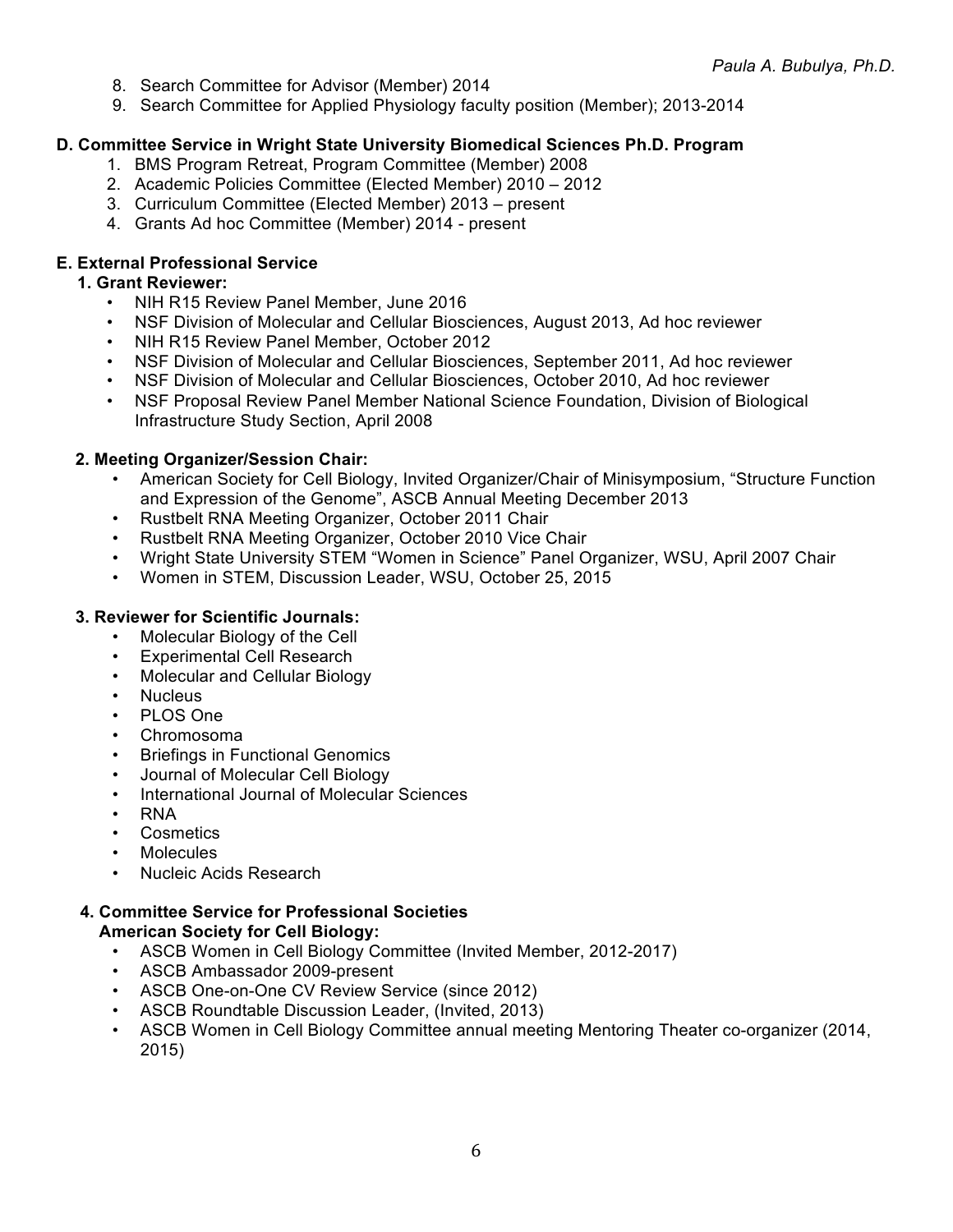# **IX. TEACHING**

|  | A. Courses Taught |  |
|--|-------------------|--|
|--|-------------------|--|

| ises raugiit |                                                                                |
|--------------|--------------------------------------------------------------------------------|
| 2017-2019    | BIO 2120: Cell Biology                                                         |
| 2015         | BIO 4030: Cell Biology and Physiology                                          |
| 2014-2016    | <b>BIO 2110: Molecular Genetics</b>                                            |
| 2015         | BIO 800: Regulation of mRNA Localization                                       |
| 2012         | BMS 991: Molecular Basis of Inherited Disease (Spinal Muscular Atrophy Module) |
| 2005-2016    | BIO 730/BMS 778: Graduate Cell Biology                                         |
| 2005-2018    | BIO 446/646: Advanced Cell Biology                                             |
| 2007-2015    | BIO 448/648 Advanced Cell Techniques Laboratory                                |
| 2010         | BIO 701-02/BMS 991-07: Epigenetics                                             |
| 2009         | BIO 492 Emerin in Nuclear Organization and Disease                             |
| 2006         | BIO 492 Seminar course on Transcriptional Regulation of Gene Expression        |
| 2006-2018    | BIO 495: Senior Honors Research (2 students per quarter)                       |
| 2006-2011    | BIO 499: Undergraduate Research (~2 students per year)                         |
| 2005-2018    | BIO 699: Graduate Research for M.S. students (2 students per quarter)          |
| 2006-2017    | BMS 997: Laboratory Rotation for Ph.D. students (1-2 students per year)        |
| 2005-2017    | BIO 899: Graduate Research for Ph.D. students (2 students per quarter)         |
| 2008-2018    | BMS 899: Dissertation Research for Ph.D. students (2 students per quarter)     |
|              |                                                                                |

## **B. Student Advising and Mentoring (\*underrepresented minority student)**

Graduate and undergraduate thesis advisees (year of graduation):

- 1. Jonathan Blaza, Department of Biological Sciences Honors Program, B.S. student (2010)
- 2. **\***Keshia Torrés-Muñoz, Department of Biological Sciences Honors Program, B.S. student (2010)
- 3. Divya Potabathula, Department of Biological Sciences M.S. student (2009)
- 4. Lauren Ford, Department of Biological Sciences Honors Program, B.S. student (2009)
- 5. Jaclyn McCabe, Department of Biological Sciences Honors Program, B.S. student (2009)
- 6. Theadore Hufford, Department of Biological Sciences Honors Program, B.S. student (2008)
- 7. Amy Pitstick, Department of Biological Sciences M.S. student (2010)
- 8. Alok Sharma, BMS Ph.D. student (2011)
- 9. **\***Keshia Torrés-Muñoz, Department of Biological Sciences, M.S. student (2012)
- 10. Sapna Shah Varia, BMS Ph.D. student (2012)
- 11. Vishnu Battini, Department of Biological Sciences M.S. student (2014)
- 12. Jennifer Barbadora, Department of Biological Sciences Honors Program, B.S. student (2014)
- 13. Hannah Duckro, Department of Biological Sciences Honors Program, B.S. (2015)
- 14. Divya Cheedu, Department of Biological Sciences M.S. student (2015)
- 15. Melissa Ward, Department of Biological Sciences Honors Program, B.S. student (2016)

## Current thesis advisees:

- 16. Jennifer Pence, Department of Biological Sciences M.S. student (since Summer 2011)
- 17. Melissa Ward, Biomedical Sciences Ph.D. student (Since Fall 2016)
- 18. Jacob Ward, Department of Biological Sciences Honors Program, B.S. student (2018-present)
- 19. \*Jaylen Hudson, Department of Biological Sciences, M.S. student (2018-present)

Non-thesis students who worked in my laboratory:

- 1. Laura Shields, Department of Biological Sciences, B.S. student (2016)
- 2. Jennifer Weber, Department of Biological Sciences, B.S. student (2011)
- 3. **\***Danielle Dukes, Department of Biological Sciences, M.S. student (2011)
- 4. Joshua Byrwa, Department of Biological Sciences, B.S. student (2010)
- 5. Ramya Maddela, Department of Biological Sciences Honors Program, B.S. student (2008-2009)
- 6. Tammy Haas, Department of Chemistry, B.S. student (2008)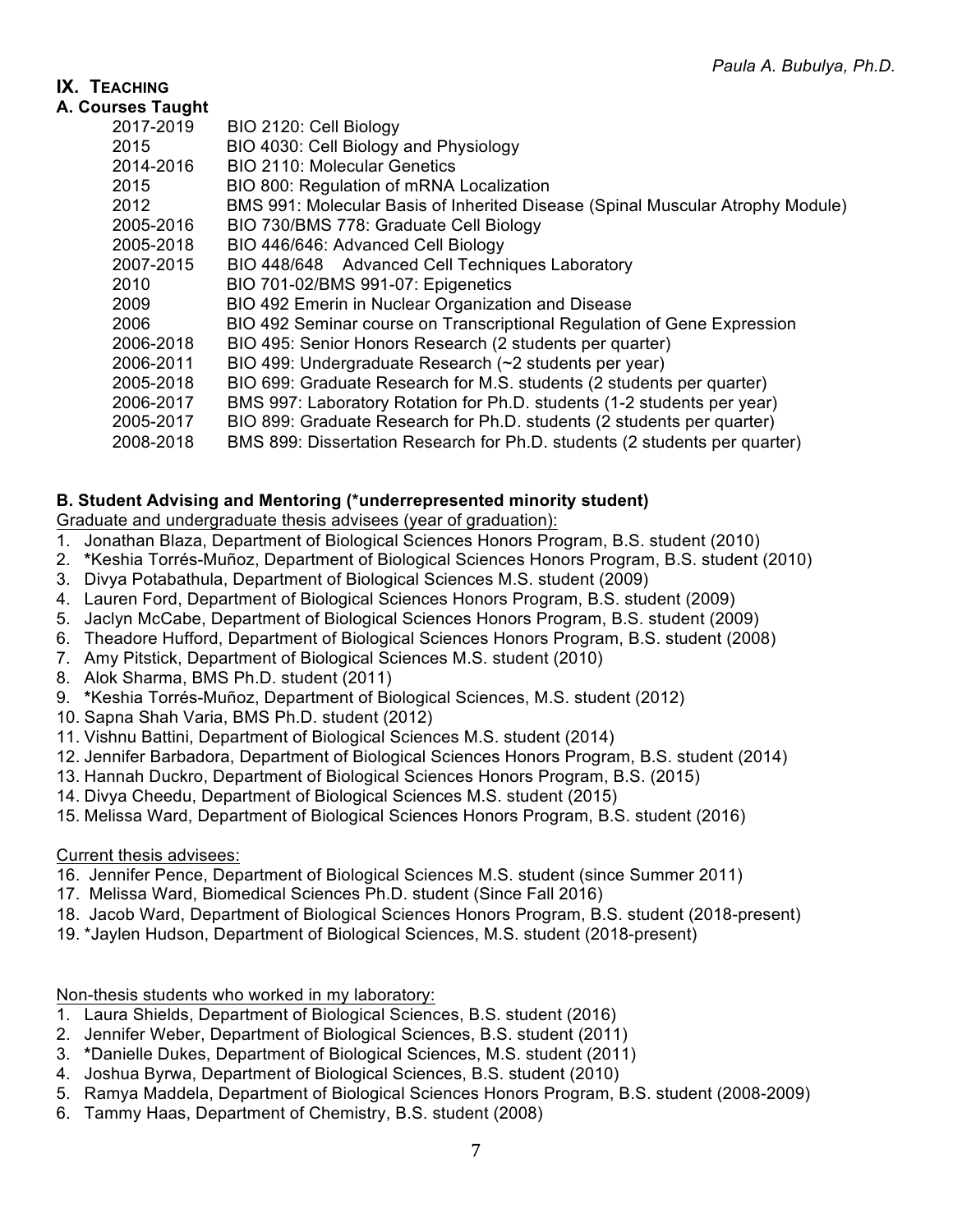- 7. Tara Wagner, Department of Biological Sciences, B.S. student (2006)
- 8. Brandon Wolters, Department of Biological Sciences, B.S. student (2005-2006)
- 9. Hollie Gallagher, Department of Biological Sciences, B.S. student (2005-2006)

#### Honors thesis co-advisees:

- 1. Ashley Sawyer, Department of Biological Sciences Honors Program, B.S. student (co-advisor with Dr. Michael Leffak)
- 2. Tharu Fernando, Department of Biological Sciences Honors Program, B.S. student (co-advisor with Dr. Courtney Sulentic)

#### Graduate and Undergraduate Research Associates Supervised:

- 1. Vishnu Battini (April November 2014)
- 2. Melissa Ward (November 2015 May 2016)
- 3. Divya Cheedu (February August 2017)

### Ph.D. Dissertation Committees at Wright State University:

- 1. Zhihui Deng, BMS Ph.D. program (advisor: Dr. Robert Fyffe); graduated Winter 2009
- 2. Kashmira Kulkarni, BMS Ph.D. program (advisor: Dr. Thomas Brown); graduated Spring 2009
- 3. Ramnaresh Pandey, BMS Ph.D. program (dismissed)
- 4. Melissa Bautista, BMS Ph.D. program (dismissed)
- 5. Shere Myers, BMS Ph.D. program (advisor: Dr. Michael Leffak); graduated Fall 2010
- 6. Xiaomi Chen, BMS Ph.D. program (advisor: Dr. Michael Leffak); graduated Winter 2011
- 7. Robert McCrae, BMS Ph.D. program (left the program)
- 8. Kelly Miller, BMS M.D./Ph.D. program (advisor: Dr. Steven Berberich); graduated Spring 2010
- 9. Casey Wells, BMS Ph.D. program (left the program)
- 10. Ana Benito-Gonzales, BMS Ph.D. program (advisor: Dr. Francisco Alvarez); graduated Spring 2011
- 11. Mary Leonard, BMS Ph.D. program (advisor: Dr. Madhavi Kadakia); graduated Fall 2012
- 12. Renee Albers, BMS Ph.D. program (advisor: Dr. Thomas Brown); graduated Fall 2017
- 13. Elliot Hanes, BMS Ph.D. program (advisor: Dr. Shulin Ju); since 2015
- 14. Andrew Stacey, BMS Ph.D. program (advisor: Dr. Madhavi Kadakia); since 2015
- 15. Reilly Clark, BMS Ph.D. program (advisor: Dr. Madhavi Kadakia); since 2015
- 16. Sara Seibert, BMS Ph.D. program (advisor: Dr. Jeffrey Peters); since 2016
- 17. Rajalakshmi Santhanakrishnan (advisor: Dr. Quan Zhong); since 2016
- 18. Ishita Haider, BMS Ph.D. program (advisor: Dr. Dr. Quan Zhong); since 2016

### Ph.D. Dissertation Committees outside of Wright State University:

1. Haya Sarras, University of Toronto, Canada (2012)

### M.S. Committees at Wright State University:

- 1. Moydul Islam (advisor: Dr. Quan Zhong) since 2016
- 2. Leah Shurte (advisor: Dr. Shulin Ju) graduated 2016
- 3. Nayana Nikumbh (advisor: Dr. Mill Miller) graduated 2015
- 4. Steve Sayson (advisor: Dr. Labib Rouhana) graduated 2016
- 5. Emily King (advisor: Dr. Scott Baird) graduated 2014
- 6. Brock Miniard, M.S. (student's research was done at Batelle, graduated 2012)
- 7. Jennifer Chang, M.S. (advisor: Mill Miller); graduated 2012

### BMS Ph.D. student rotations in my laboratory:

- 1. Zhihui Deng (2006)
- 2. Brooke Andrews (2007)
- 3. Casey Wells (2007)
- 4. Mary Leonard (2008)
- 5. Richard Pye (2011)